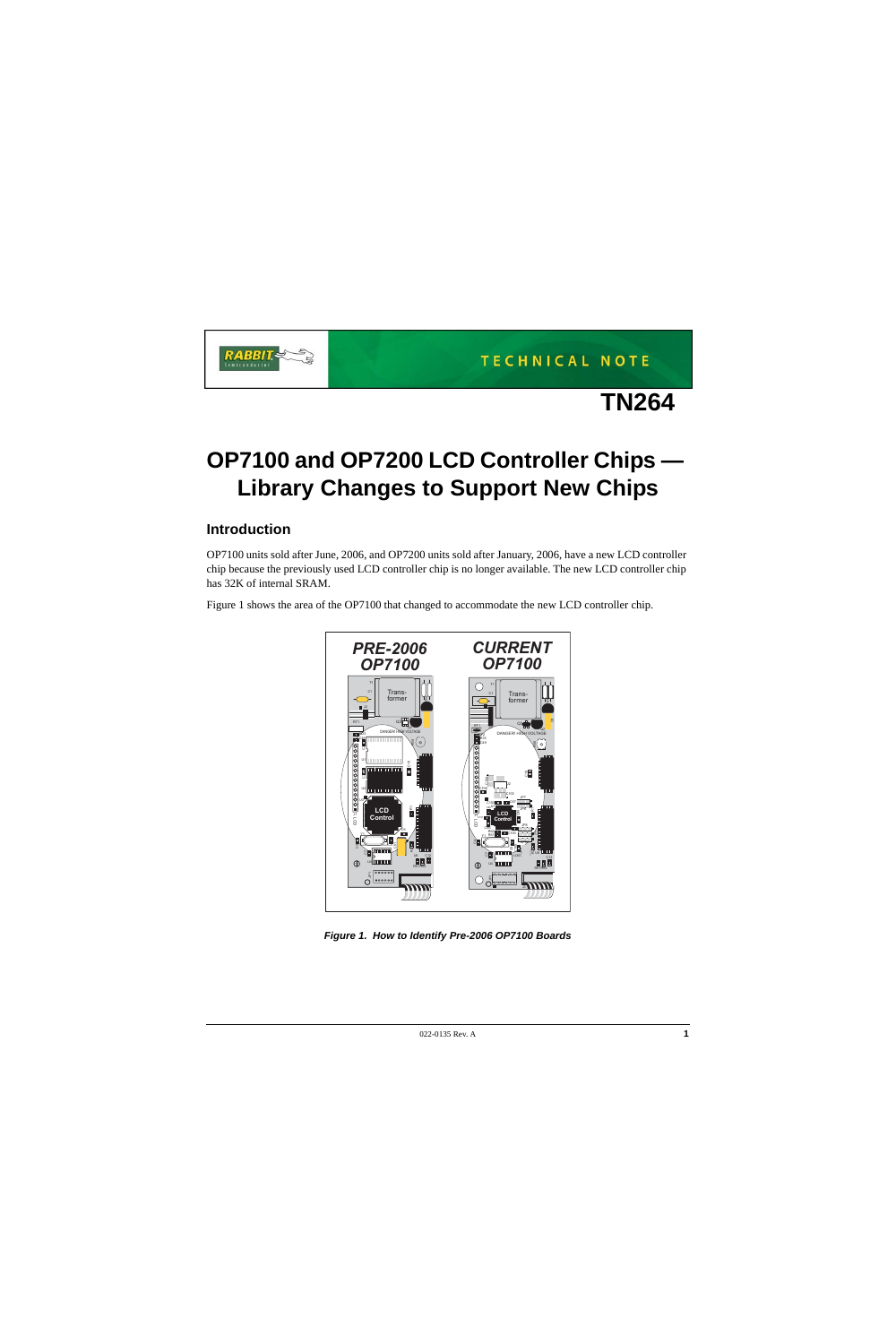[Figure 2](#page-1-0) shows the area of the OP7200 that changed to accommodate the new LCD controller chip.



*Figure 2. How to Identify Pre-2006 OP7200 Boards*

## <span id="page-1-0"></span>**Library Modifications**

The new LCD controller is not 100% code-compatible with the old chip, and therefore changes were made to the LCD drivers.

### **OP7100**

If you are using a program developed for the now-obsolete LCD controller chip, you will need to replace either the existing Dynamic C **OP71L.LIB**, **OP71P.LIB**, and **OP71HW.LIB** libraries or the **LQVGA.LIB** and **PQVGA.LIB** libraries in your Dynamic C installation — you only have to replace one of these two sets of libraries, depending on which set you used when you created your original application. You may, of course, replace all five libraries, which will allow you to access the other updated set at a later date.

The new libraries are available for download from Rabbit's Web site at [www.rabbit.com/support/down](http://www.rabbit.com/support/downloads/downloads_prod.shtml)[loads/downloads\\_prod.shtml,](http://www.rabbit.com/support/downloads/downloads_prod.shtml) and have been tested for compatibility with Dynamic C version 6.30.

Unzip the contents of the compressed file you downloaded into a non-Dynamic C folder to see the updated library files. If you customized any of these libraries, you should first make backup copies of the libraries you customized. Then customize the new libraries, if needed. Now copy and paste the new libraries to replace the old versions in the **LIB** folder in your Dynamic C installation. You will have to recompile your program once you have replaced the libraries.

The changes to the libraries will improve the OP7100 screen update time for OP7100 units using the new LCD controller chip. Otherwise, the form, fit, and function of the OP7100 are not affected by the changes.

For applications that are operating in the landscape mode using the new **OP71L.LIB** library, there is a macro that can be defined to enhance the LCD performance for older OP7100s using the original LCD controller chip. Add the following macro at the start of your program before the graphic libraries are **#used**. Using the macro may increase your interrupt latency.

#### **#define LCD\_ENHANCED\_MODE**

See the *OP7100 User's Manual* for more information.